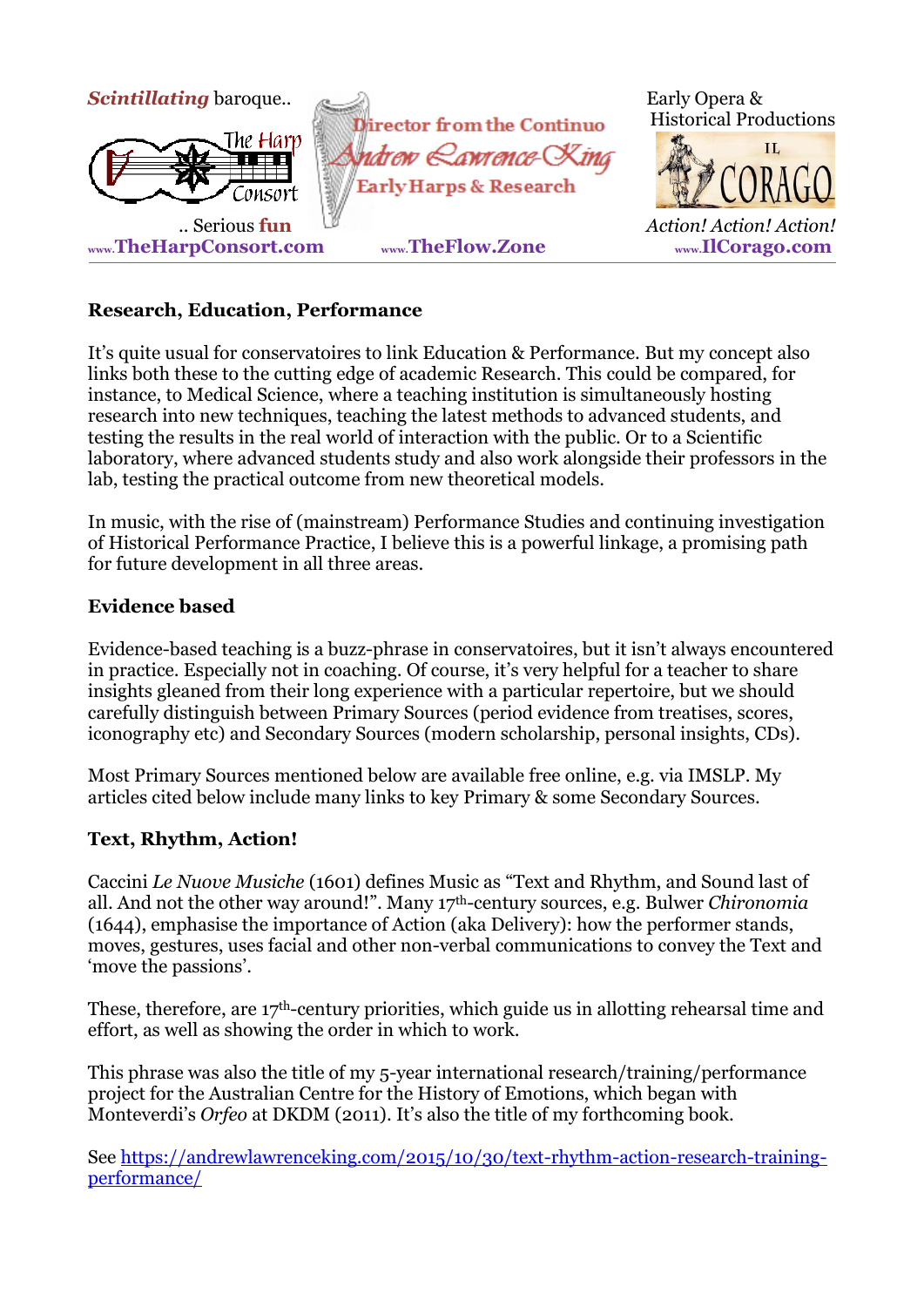## **No conductor**

It is so well known that there was no conducting in the  $17<sup>th</sup>$  century, that this hardly counts as a research finding. But since nearly all modern-day Early Music performances include conducting (whether front-and-centre, or from the keyboard), it is clear that almost no attempt has been made to find out how things work, if you do not have a conductor.

Our adherence to this vital historical principle places this project at the cutting edge of applied HIP research: almost no-one is trying this.

So how does it work? By Tactus, as Agazzari, Frescobaldi, Dowland and many other sources tell us. See [https://andrewlawrenceking.com/2013/09/08/rhythm-what-really](https://andrewlawrenceking.com/2013/09/08/rhythm-what-really-counts/)[counts/](https://andrewlawrenceking.com/2013/09/08/rhythm-what-really-counts/)

# **Good & Bad**

This is the principle underlying accentual poetry (i.e. most sung texts). Poetic metres and even the rhythms of prose are structured by accented/unaccented syllables, referred to in the period as Good/Bad. Composers and performers must unite Good notes with Good syllables, Bad notes with Bad syllables. Caccini calls them Long/Short.

This connection between Text and Music is fundamental to the concept of Early Music as Rhetorical (text-based, aiming to persuade the mind & move the passions).

This contrasts with the mainstream aesthetic of homogeneity. There are many such differences between baroque and mainstream, which can be summed up as "Baroque favours contrasts".

<https://andrewlawrenceking.com/2013/09/22/the-good-the-bad-the-early-music-phrase/>

#### **Tactus**

The changing patterns of Good/Bad syllables in the Text are structured within the constant swing of Tactus. This is Musical Time, understood with a pre-Newtonian philosophy of Aristotelean Time defined as 'a number of movement in respect of before and after'. It is linked to the philosophy of the Music of the Spheres & the harmonious nature of the human body. It is shown by the down-up movement of the hand, approximately one minim =- one second (so the complete down-up movement requires 2 seconds).

See my FB post about Zacconi (1592): the Quality of Tactus is revealed by the alternative names *tempo, misura, battuta, tatto*; it is *equale, saldo, stabile, e fermo … chiaro, sicuro, senza paura, & senza veruna titubatione*. See Ruth Deford *Tactus* (2015) – there is a generous free preview on Google Books. See also Roger Mathew Grant *Beating Time & Measuring Music* (2014).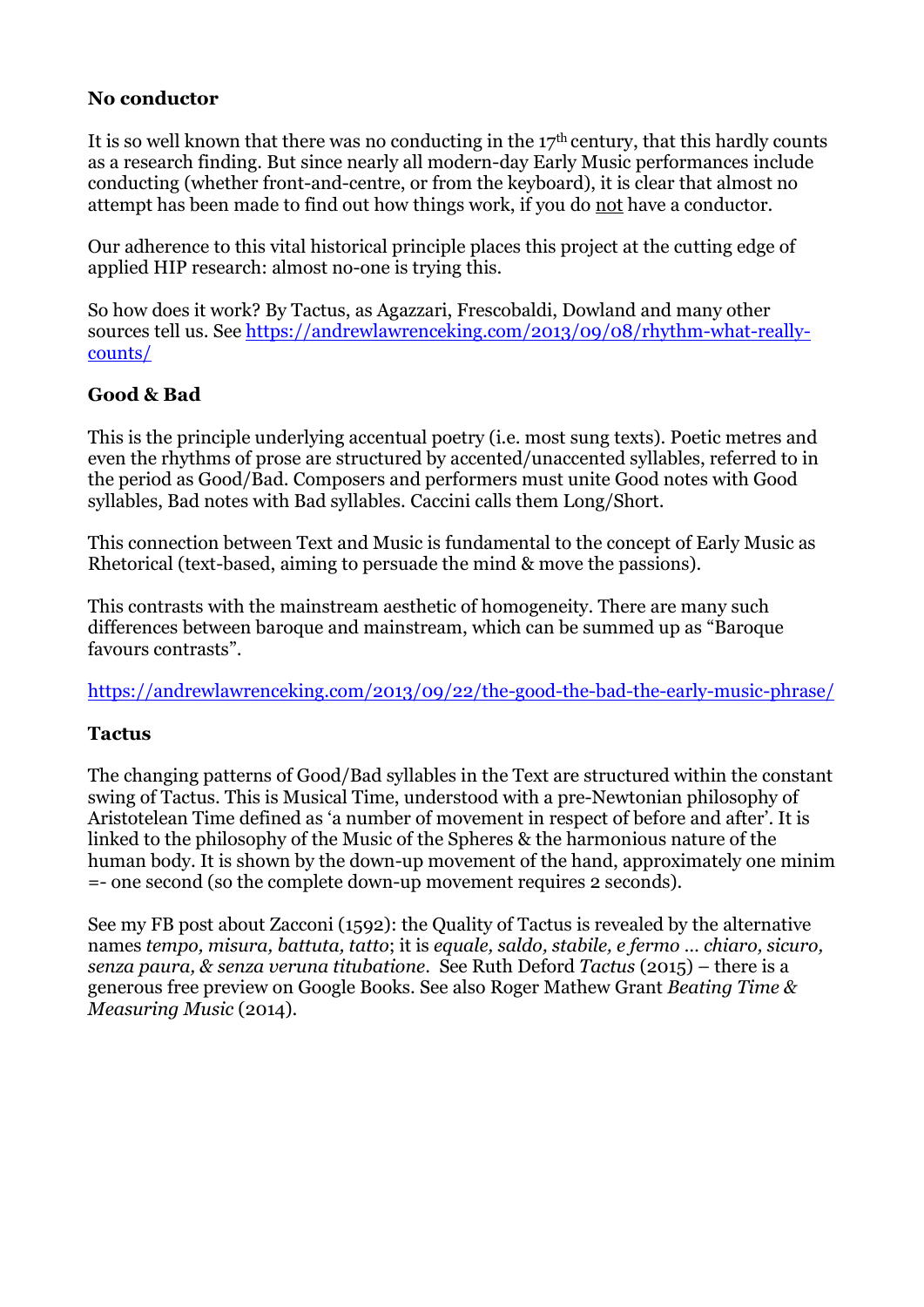# **Last note short**

This is a particular case of the Good/Bad concept. In poetic analysis, the last accent of the line is called the Principal Accent, it will almost always be followed by a final Bad syllable. This structures the articulation of cadences (which occur very frequently in this repertoire). Continuo players are trained to recognise cadences for their characteristic harmonies (typically 4 # over the dominant, # over the tonic). Singers and continuo should also recognise the built-in structure: Good/Long on the dominant joins to Bad/Short on the tonic.

There is discussion in the Secondary Literature of a basic principle of halving the duration of final notes, from the renaissance to 1800 and beyond. *I'm sorry, I don't have a reference for this.*

In practice, last note short is very effective in helping keep the Tactus stable, and in giving space for continuo-players to listen, singers to think about the next line, etc.

#### **Long notes long, short notes short**

This is often connected to the distinction between Good/Bad, and to maintaining Tactus. It's a practical counter-balance against the (lazy) tendency to iron out contrasts in notated values.

In this repertoire, contrast of note-values is an indicator of emotional intensity. Caccini *Le Nuove Musiche* gives many examples of how to exaggerate such contrasts for added effect.

#### **Long notes**

Typically, long notes have crescendo/vibrato at the end of the note. See [https://andrewlawrenceking.com/2014/06/16/inexplicable-dumb-shows-noise](https://andrewlawrenceking.com/2014/06/16/inexplicable-dumb-shows-noise-languages-of-emotion-in-early-opera/)[languages-of-emotion-in-early-opera/](https://andrewlawrenceking.com/2014/06/16/inexplicable-dumb-shows-noise-languages-of-emotion-in-early-opera/)

Caccini *Le Nuove Musiche* places great emphasis on the importance of crescendo/diminuendo on a single (long) note, as the most effective way of moving the passions. [https://andrewlawrenceking.com/2015/01/25/play-it-again-sam-the-truth](https://andrewlawrenceking.com/2015/01/25/play-it-again-sam-the-truth-about-caccinis-sprezzatura/)[about-caccinis-sprezzatura/](https://andrewlawrenceking.com/2015/01/25/play-it-again-sam-the-truth-about-caccinis-sprezzatura/)

#### **Posture**

Period posture is described as *contrapposto* in connection with painting and sculpture, *in perspettiva* in dance treatises, e.g. Negri *Nobilita* (1600). The score of *Ballo delle Ingrate* mentions Plutone's *nobil postura* in contrast to the lamenting gestures of the Ingrate. 17th-century singers were trained in dance and swordsmanship, and courtly etiquette required a relaxed, elegant posture.

See [https://andrewlawrenceking.com/2015/11/30/start-here-how-to-study-baroque](https://andrewlawrenceking.com/2015/11/30/start-here-how-to-study-baroque-gesture-historical-action/)[gesture-historical-action/](https://andrewlawrenceking.com/2015/11/30/start-here-how-to-study-baroque-gesture-historical-action/)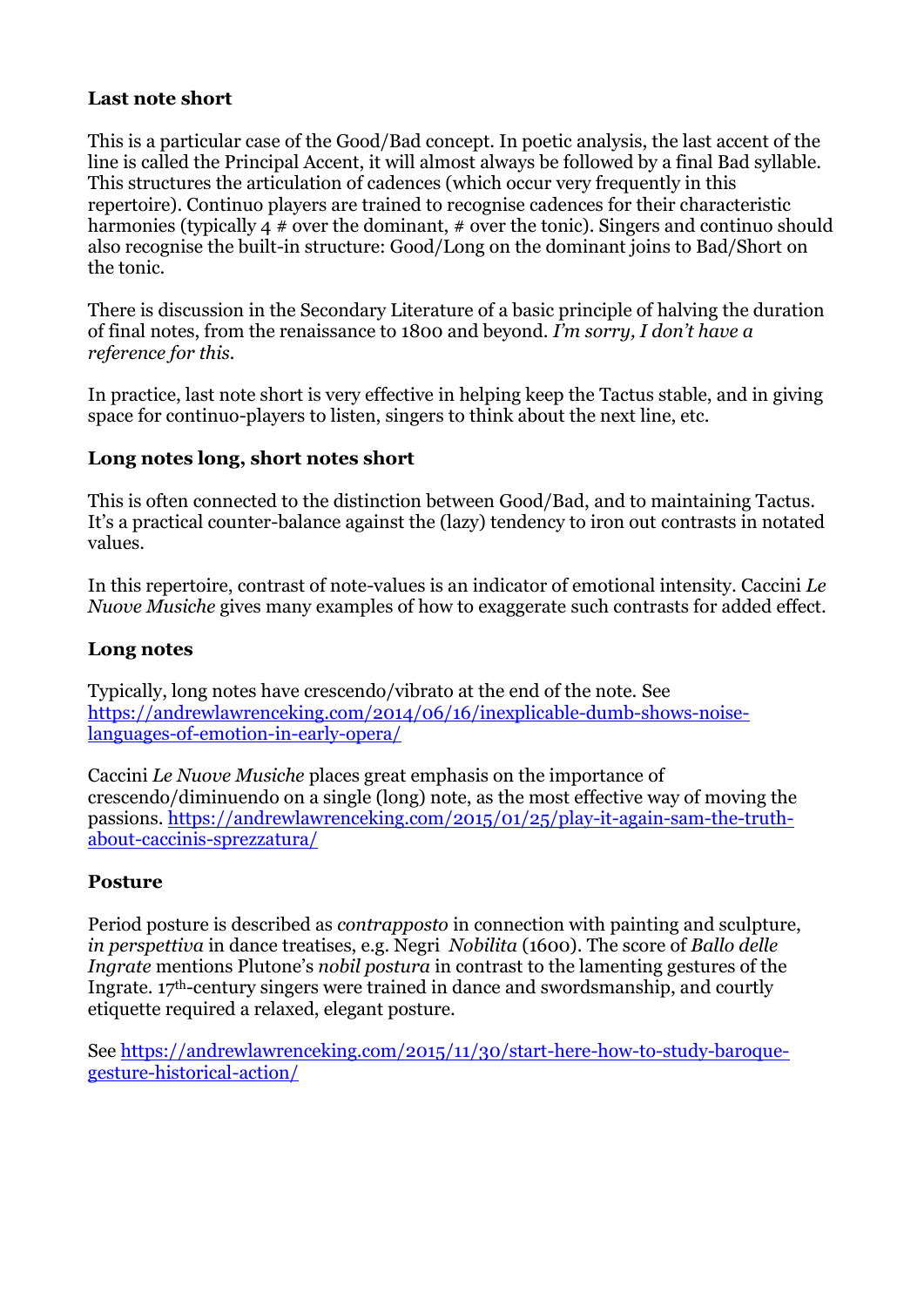## **Gesture**

Although whole-body acting is crucially important on the baroque stage, period sources define acting as "imitating with gesture" (e.g. the anonymous *Il Corago* c1630). Dene Barnett *The Art of Gesture* (1987) was the pioneering book from which much modern scholarship and practice started – Barnett focusses on French 18th century acting, but the underlying principles were established much earlier.

Gesture is an outward and visible sign of the inward changes of the Four Humours. My catch-phrase for this in rehearsal is "put the emotions into your hand" – which also guards against the tendency to twitch the elbows or shoulders. Experiencing changing affetti "in the hand" also creates appropriate changes in tone-colour for theorbo- or harp-players, whose fingers are in direct contact with the strings.

See [https://andrewlawrenceking.com/2015/12/12/modus-agendi-or-how-to-act](https://andrewlawrenceking.com/2015/12/12/modus-agendi-or-how-to-act-preliminary-exercises-for-baroque-gesture/)[preliminary-exercises-for-baroque-gesture/](https://andrewlawrenceking.com/2015/12/12/modus-agendi-or-how-to-act-preliminary-exercises-for-baroque-gesture/)

<https://andrewlawrenceking.com/2016/01/08/baroque-gesture-whats-the-point/>

# **Ut pictura**

Many period sources compare music to a painting. Music "paints the words", and the resulting sounds/images move the passions. We can use period art to study historical acting: postures, gestures, facial expressions etc.

Another important historical concept is *Enargeia*, the emotionally communicative power of detailed visual description. Just think of Venere's aria describing the walls and ceilings of the Vienna court, as seen by the Ingrate as they emerge from Hell.

A practical challenge in performing Baroque Gesture is that the movements may look stiff, and/or disconnected/unnatural, if the performer simply puts the hand where the director instructed. We might get a beautiful hand-ballet, but it tends to be emotionally disconnected. The remedy is connect gestures to the text; to keep the text in your mind in the very moment of performance (Mindfulness); and (I suggest) to reverse-engineer *Enargeia* by creating mental images (Quintilian's *visiones*) from the text you are declaiming. Once you have a strong mental image, with each item clearly located, you can simply point out to the audience what you are talking about.

[https://andrewlawrenceking.com/2016/06/25/ut-pictura-reverse-engineering-baroque](https://andrewlawrenceking.com/2016/06/25/ut-pictura-reverse-engineering-baroque-gesture/)[gesture/](https://andrewlawrenceking.com/2016/06/25/ut-pictura-reverse-engineering-baroque-gesture/)

# **Walk & talk**

In this style, we don't walk and talk simultaneously. The instructions for walking during ritornelli are in the Preface to Gagliano's *Dafne* (1608), summarised in Carter *Monteverdi's Musical Theatre* (2002), highly recommended.

I contextualised Christine Jeanneret's work with you on 'character movements' in Rhetorical terms. You can persuade/move your audience by Logos (text), Pathos (emotions) or Ethos (who you are, i.e. the character of the role you play)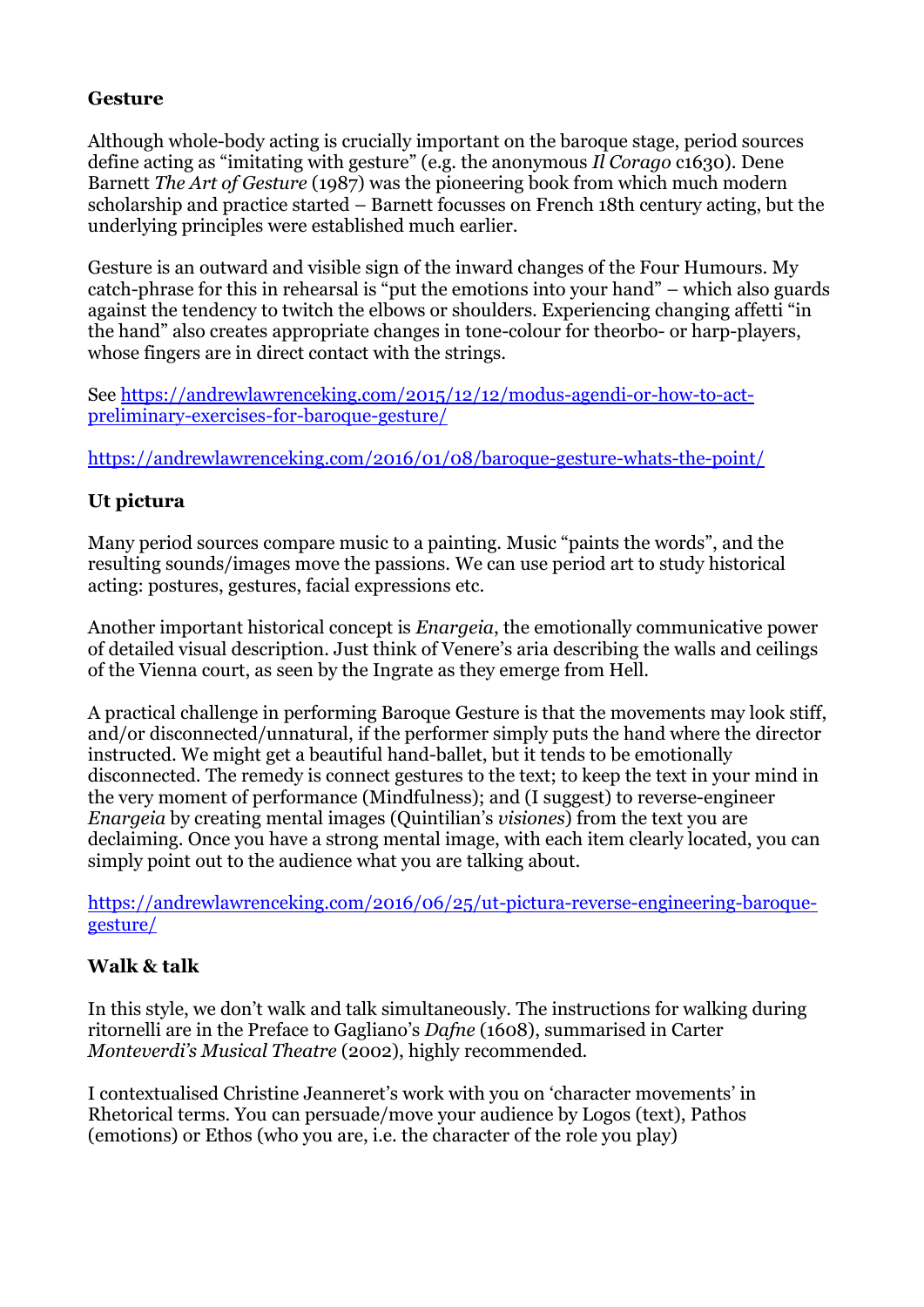# **Italian violin**

In the absence of an early 17th-century source for violin technique, we have to apply principles gleaned from other period Italian sources. In his analysis of French bowing in 1698, Muffat *Florilegium* gives some hints about Italian practices (which were very different). Those hints are consistent with what we read in Geminiani (1751) http://imslp.org/wiki/The Art of Playing on the Violin, Op.9 (Geminiani, Francesc [o\)](http://imslp.org/wiki/The_Art_of_Playing_on_the_Violin,_Op.9_(Geminiani,_Francesco)) and Corri (c1810) [http://imslp.org/wiki/The\\_Singer's\\_Preceptor\\_\(Corri,\\_Domenico\)](http://imslp.org/wiki/The_Singer)

Our approach was to imitate viol-playing, stay on the string, move the bow slowly, get deep into the string, look for rich strong sound on good notes, observe Good/Bad contrast, alternate the bow, rehearse phrases with the opposite bowing.

# **Continuo**

According to Agazzari (1607), continuo instruments "support and guide the whole ensemble". That guiding is with sound, not with a conducting hand! So we worked on a way to give this support and guidance, based on Tactus. We also worked on imitating the "sound and emotions of the words" (Agazzari).

See Arnold *The Art of Accompaniment from a Thorough-Bass* (1931) available in cheap reprint, for early 17th-century sources, many of them quoted at length.

The register and character of continuo is *grave.* Low, slow, no ornaments, a certain heaviness/seriousness and stability. A quick calculation from the limits of period notation gives A (440, 460 whatever) as the top end of the realisation – theorbo automatically remains lower.

Early continuo sources view harmony two or three notes at a time (corresponding to the two or three syllables of most Italian words): we can do the same, as we search for rhythmic structures of Good/Bad notes. Cadences imply Good/Bad as well as characteristic harmonies.

Semibreves take two Tactus beats, and suit a Default Arpeggio (bass-fill-stop), see Kapsberger and Frescobaldi.

Minims are (more or less alternately) Good & Bad.

Crotchets or Quavers are light, harmonised at the level of minims, and otherwise treated as passing notes.

Tactus (in the continuo) guides the singer. (Dowland, Peri). Bass rhythms reflect the affetto (Peri). Faster moving basses tend to make the singing 'dance' (Peri)

[https://andrewlawrenceking.com/2013/10/08/sparrow-flavoured-soup-or-what-is](https://andrewlawrenceking.com/2013/10/08/sparrow-flavoured-soup-or-what-is-continuo/)[continuo/](https://andrewlawrenceking.com/2013/10/08/sparrow-flavoured-soup-or-what-is-continuo/)

[https://andrewlawrenceking.com/2015/09/27/logical-captain-the-implications-of-peris](https://andrewlawrenceking.com/2015/09/27/logical-captain-the-implications-of-peris-preface/)[preface/](https://andrewlawrenceking.com/2015/09/27/logical-captain-the-implications-of-peris-preface/)

<https://andrewlawrenceking.com/2015/10/23/frescobaldi-rules-ok/>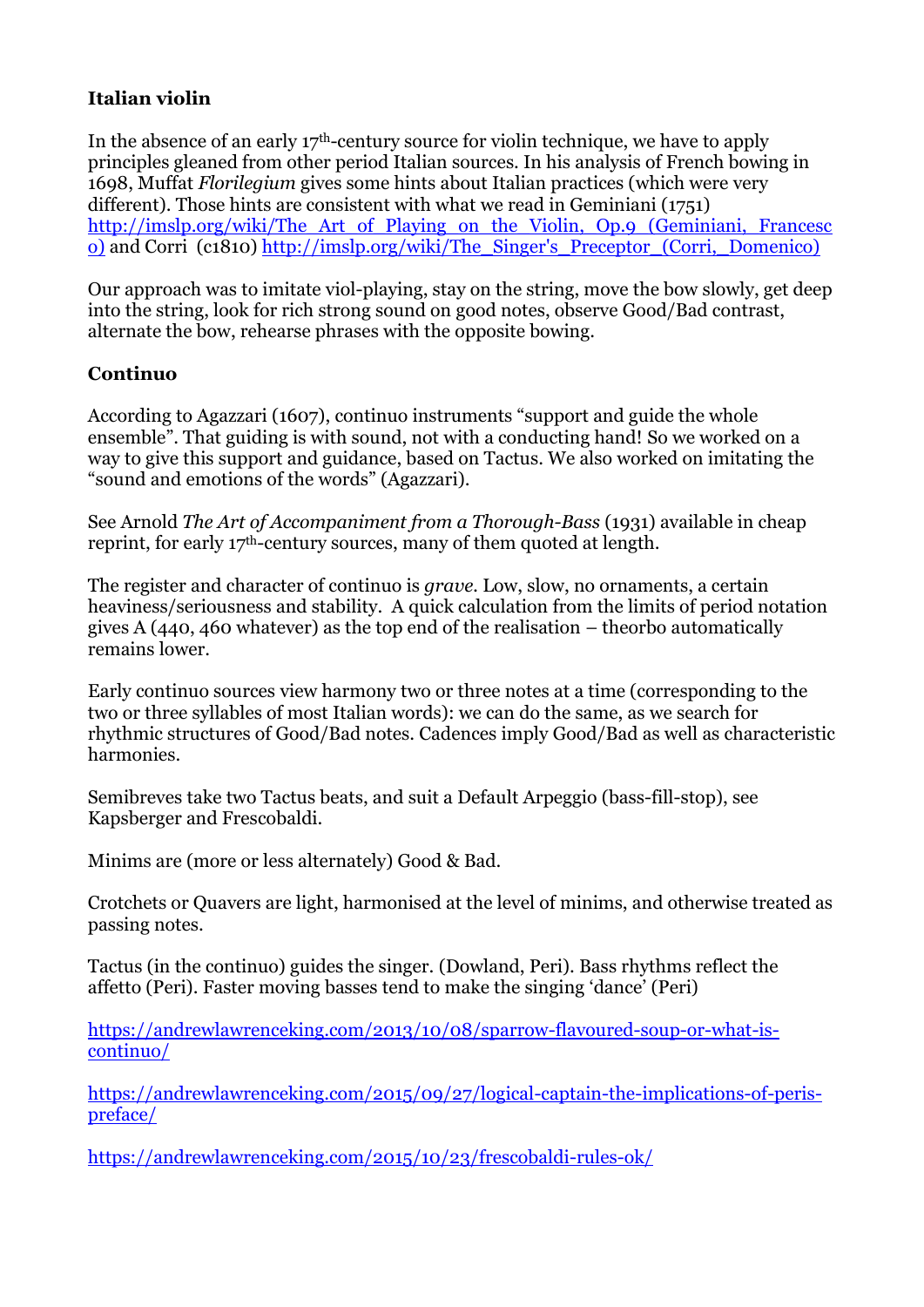There is a series of practical continuo videos that starts here:

# <https://www.youtube.com/watch?v=vCp19kfjGQo>

# **The LY principle**

The sound of each word should correspond to its meaning (on the Good syllable). So *dolce* means sweet, you sing it sweet-LY; *cruda* means harsh, you sing it harsh-LY; *forte* means strong, you sing it strong-LY. And so on, for continuo players and singers alike. So we don't need to discuss loud and soft, we have many more, and much more subtle indications from every single word of the sung text.

I first wrote this up in 2007, in a chapter of *Bringing the First Latin-American Opera to Life* edited by Davidson & Trippett. The underlying period principle is rhetorical Decorum.

Monteverdi and *Il Corago* emphasise that tone-colour and emotion change from phrase to phrase, even from word to word. Cavalieri *Anima & Corpo* emphasises the importance of the juxtaposition of sharply contrasted emotions.

#### **Proportions**

See [https://andrewlawrenceking.com/2015/02/16/tempus-putationis-getting-back-to](https://andrewlawrenceking.com/2015/02/16/tempus-putationis-getting-back-to-monteverdis-time/)[monteverdis-time/](https://andrewlawrenceking.com/2015/02/16/tempus-putationis-getting-back-to-monteverdis-time/)

and

[https://andrewlawrenceking.com/2014/11/09/sherlock-holmes-and-the-wedding-dance](https://andrewlawrenceking.com/2014/11/09/sherlock-holmes-and-the-wedding-dance-tactus-proportions-in-monteverdis-lasciate-i-monti/)[tactus-proportions-in-monteverdis-lasciate-i-monti/](https://andrewlawrenceking.com/2014/11/09/sherlock-holmes-and-the-wedding-dance-tactus-proportions-in-monteverdis-lasciate-i-monti/)

# **Trancing**

17<sup>th</sup>-century opera used techniques that we would now describe as 'hypnotic' to encourage audiences into an Altered State of Consciousness, in which they would suspend their disbelief and be more easily moved by the changing emotions of the drama. See [https://andrewlawrenceking.com/2014/12/11/the-theatre-of-dreams-la-musica](https://andrewlawrenceking.com/2014/12/11/the-theatre-of-dreams-la-musica-hypnotises-the-heroes/)[hypnotises-the-heroes/](https://andrewlawrenceking.com/2014/12/11/the-theatre-of-dreams-la-musica-hypnotises-the-heroes/)

There is specific mention of eating 'magic mushrooms' as a means of experiencing hallucinations, in Venere's speech to the Ingrate about imagining yourself flying into the ceiling of the Vienna court.

Many musicologists would see this as a remote connection, but professional hypnotists find the techniques of Shakespeare and Monteverdi immediately recognisable.